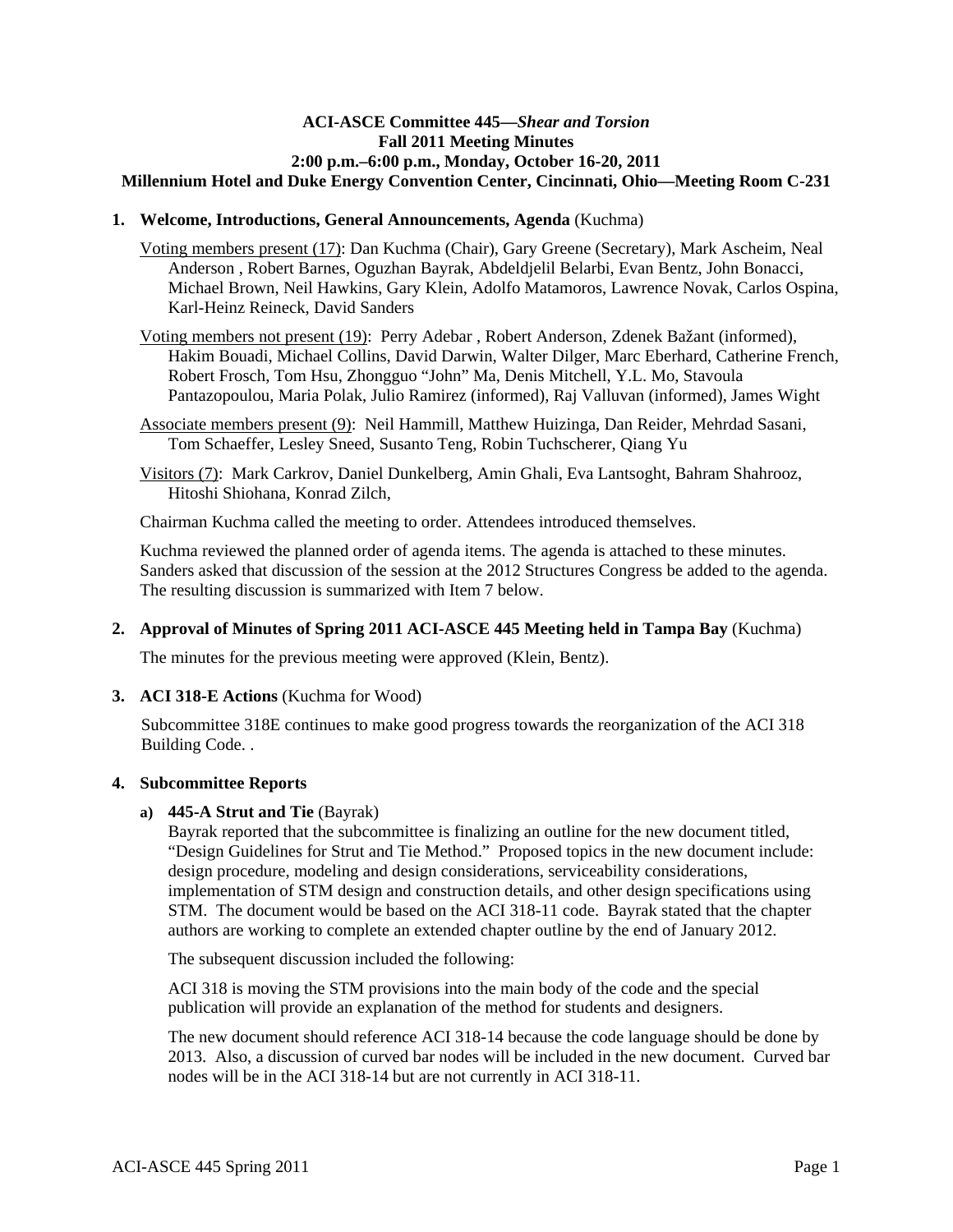## **b) 445-B Seismic Shear** (Pujol)

Pujol reported that they are working on a document titled, "Structure Wall Performance Database: Data Schema". They are working to identify the important fields (columns of data) in the database now, because adding data fields at a later date would require them to update previously entered tests with this data.

The current version of the database is hosted at NEES.org. The database providesinformation about the test specimens, material properties, and test results. Data from a few hundred tests have been entered into the database; however some detailed information, such as reinforcement locations, was not originally entered. Pujol asked for four people to volunteer to enter detailed information such as reinforcement location into the database.

The subsequent discussion included the following:

Bayrak suggested reviewing old expressions for design equations to determine which fields were needed in the database for code evaluation. Reineck encouraged Pujol to use the same conversion factors for compressive strength specimens as was used in the database of shear tests. Reineck also asked about the creation of an elimination data base and evaluation database. Pujol reiterated that the current database was a collection database and had not been filtered to eliminate tests that failed in flexure.

Regarding the detail in the database, Bentz stated that it may be difficult to include detailed information like rebar location, in the case of a complex rebar geometry. Bayrak added that many researchers may only need basic information.

Pujol restated his request for assistance to enter data into the database and for assistance to check the existing data in the database. Kuchma offered the future assistance of one of his students. Members are encouraged to directly contact Pujol if they can provide assistance.

# **c) 445-C Slab Shear** (Ospina)

The current version of the punching shear database is published on the NEESHub site. It is still set as a private database and includes 527 tests of isolated slabs with orthogonal reinforcement on interior columns. The committee is currently working on collected punching shear database and "derived quantities" including average reinforcement ratio and effective column dimensions. Ospina "demonstrated" the fields in the database and the sorting functionality at the NEEShub site. Ospina asked for feedback on collected database.

Opsina stated that future tasks for the subcommittee include developing a protocol for exchange of data with other groups, performing a high-level data check prior to public release, and evaluating slab failure modes to distinguish punching failures from flexural failures. Part of this is a plan to implement a deformation related criteria to confirm extensive slab deformation prior to punching.

The NEESHub site currently has password protected pdf versions of papers referenced by the database. A question was raised about who is granted permission to references on NEEShub. Opsina responded that the plan is to only allow 445 members, and that access is currently only by invitation.

### **d) 445-D Beam Database** (Reineck)

Reineck reminded the committee that this has been as a joint effort with DAfStB.

The subcommittee has finalized the two databases for slender beams with stirrups and without stirrups. Both databases are considered "control databases" and included tests with point loads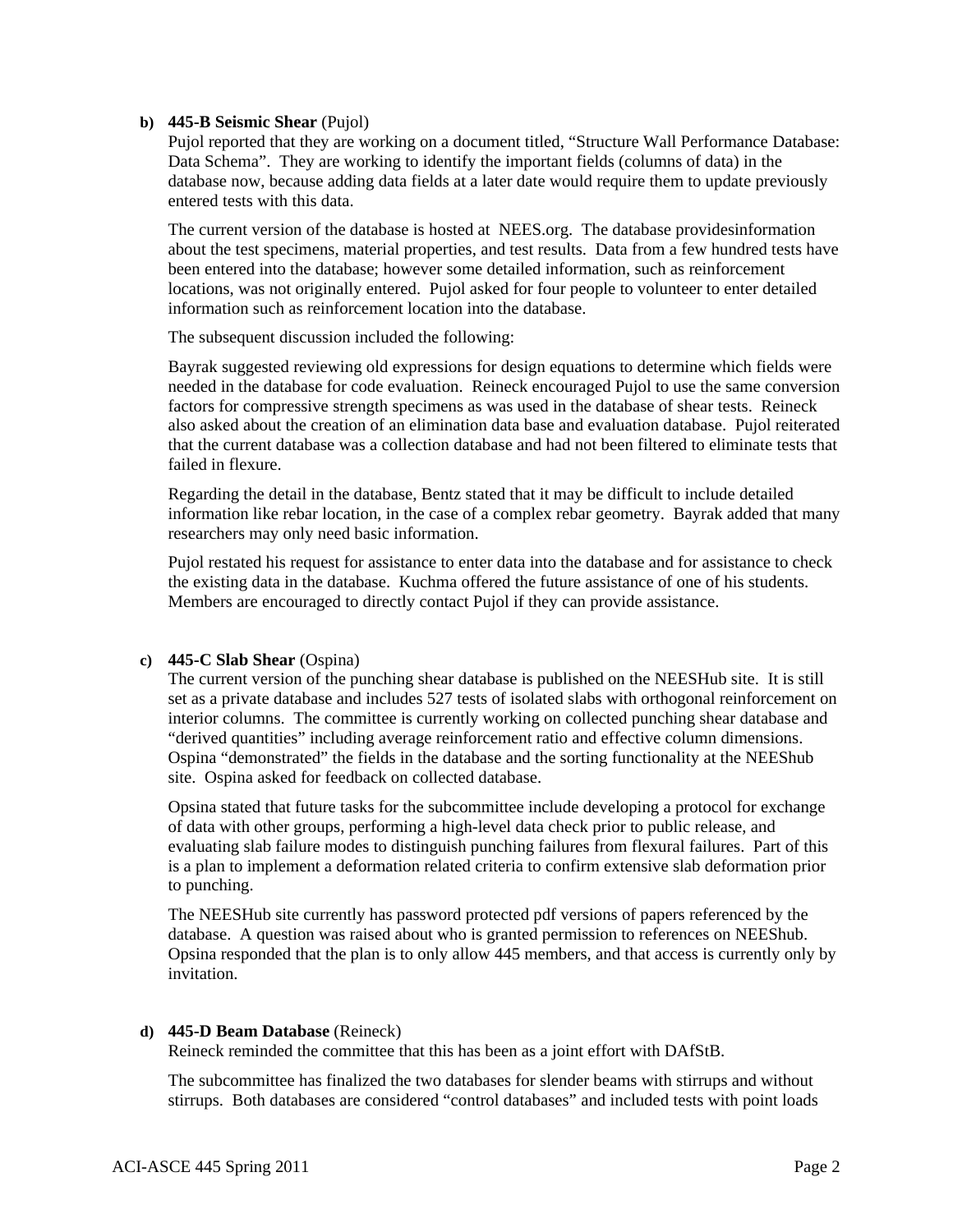and distributed loads. Reineck proposed a recheck of the databases for specimens with shear failures that could actually be flexural failures.

Reineck asked for assistance with the two prestressed concrete databases: one with stirrups and one without stirrups. Work is needed to merge the three separate databases into one and to find additional data.

Reineck stated his plan to publish papers about slender RC beams in the ACI Journal and it would include publishing excel sheets containing the test data. The first paper would be an explanation of the database and the second paper would be comparisons to design expressions. These papers are expected to be completed this Autumn, but the evaluation database of RC members is ready for committee use. This would allow the evaluation of proposed code provisions. A question was asked about the completeness of the PC database. Reineck stated that only a partial list of the PC database is complete and it does not include all tests. Sanders suggested that the RC and PC data needs to be looked at holistically.

There was a short discussion about the name of the database for the slender RC members. Kutchma suggested, "ACI-ASCE 445 database."

Bayrak asked about the status of the deep beam database. Reineck responded that the non-slender cases are currently being developed. The plan is to complete this database after the RC and PC databases.

## **e) 445-E Torsion** (Kuchma for Belarbi)

Belarbi stated that the report is nearing completion. The comments from TAC were received two years ago and about 2/3 of the comments were editorial. There are about ten more non-editorial comments that still need to be addressed, with some of these requiring substantial changes to document. Belarbi stated that the plan is for the document to come back to 445 for re-ballot of the changes only. TAC has asked for the document to be resubmitted by the Dallas convention.

### **f) Ad hoc committee on prestressed concrete shear issues** (Matamoros)

The change proposal being prepared by the subcommittee is ready for ballot. The purpose of 445 balloting the document would be to act as a feeder to 318, then 318 can proceed as they choose. Committee 423 is also balloting the document.

### **5. Population, Validation, Maintenance, and Use of Experimental Databases (Kuchma)**

Kuchma suggested the following as topics of discussion:

- Distribution/Access-Control
- Types (collection/Control/Evaluation)
- Information included in databases
- Usage (Researchers/Code Development/Evaluation)
- Supporting Tech for supporting database
- Sanctioning

Anderson suggested making a pdf of the current database by year as a permanent record for referencing. He also suggested including an example of how to properly reference the database in a document. There was a discussion on the frequency of releasing updated databases.

Sanders suggested that people adding new tests to the database should submit the data in the correct database format so that the holders of the database would only need to check the data.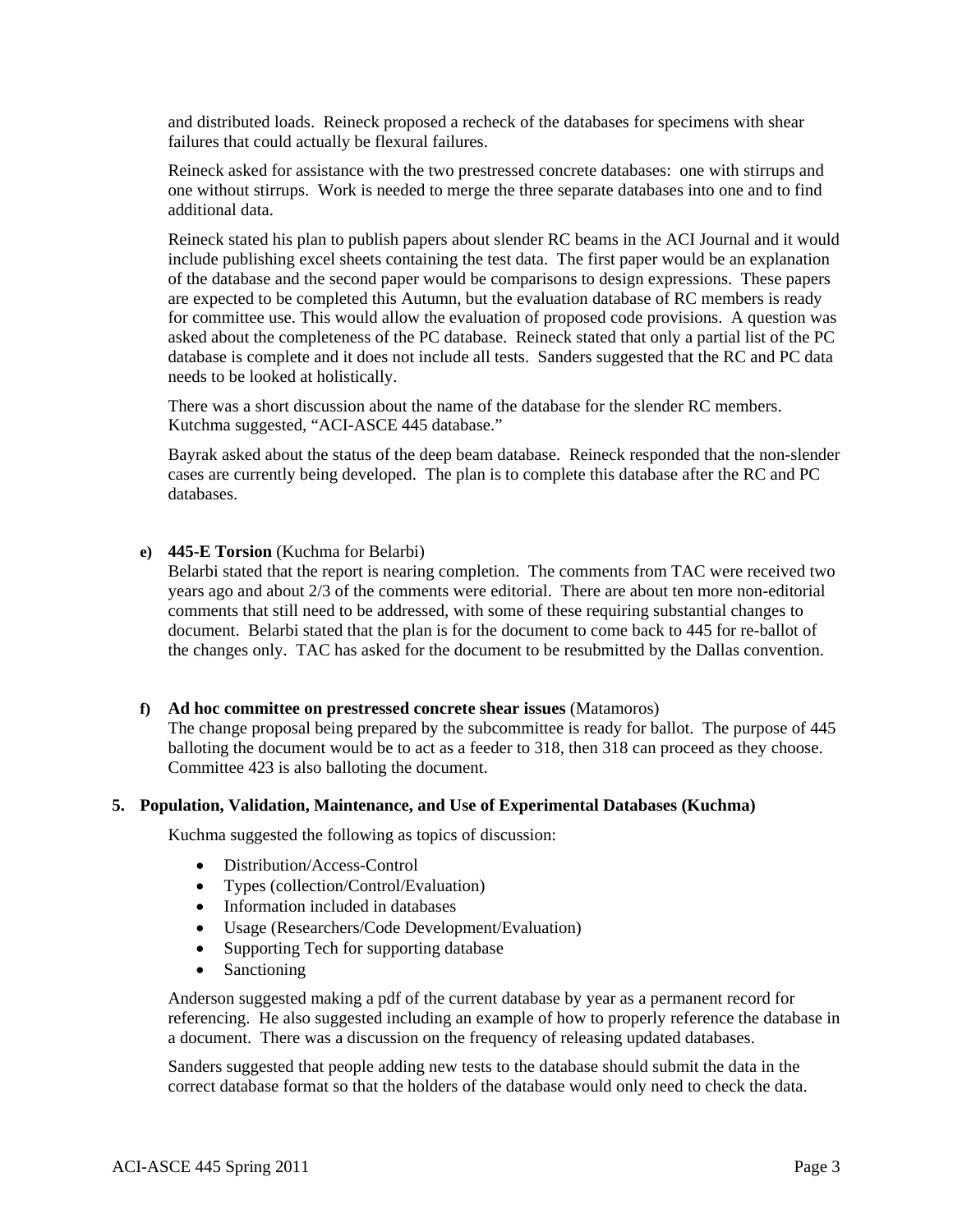Kuchma suggested that while uniformity of material properties across different databases is important, defining other standard variables is not necessary, because it would be difficult to agree on the standard variables as a group.

Pujol suggested creating on subcommittee on guidelines for creating databases. Others suggested that established databases would set the form for future databases.

Sanders stated that he did not want a delay to the release of the databases and suggested that the people developing the databases should write down the procedure for creating the database.

Anderson suggested that the MCP could include protocol for creating databases.

Hawkins stated that there are other databases in ACI and suggested that the people involved with the 445 column database should have a discussion with other committees about their databases.

Reineck suggested that it would be good to have an international impact by using ISO notation and the Model Code, not ACI notation.

# **6. ACI 445 Committee Input into Shear Provisions of ACI 318-14 (Sanders)**

Sanders stated that the group is waiting for the beam-shear databases to be published, which is expected soon. Then different groups can begin to make comparisons between the various oneway shear design proposals for members with and without transverse reinforcement.

### **7. Technical Sessions**

Future sessions include:

ACI Spring Convention, March 18–22, 2012 (Dallas):

- *Symposium Honoring James Jirsa's Legacy in Structural Concrete: A Time to Reflect: Shear Issues*
- Prestressed piles session in Dallas 2012

### ASCE/SEI Structures Congress (Chicago), March 29–21, 2012

Session proposals due by June 6, 2011. Each session will be 90 minutes long. More details available at the Congress website: http://content.asce.org/conferences/structures2012/index.html

How Digital Databases Are Changing the Ways in which Engineers do Research and Write Codes, ASCE/SEI Structures Congress, March 29 -31, 2012 at the Fairmont Chicago Millennium Park in Chicago, Illinois (Update by Pujol)

Kuchma suggested a session on punching shear for the SEI structures concrete 2013 in Pittsburg

Proposals for technical sessions at future ACI conventions are welcome. Future convention dates/locations:

Fall 2012 (Toronto), October 21–25 Spring 2013 (Minneapolis), April 14–17 Fall 2013 (Phoenix), October 20–24 Spring 2014 (Reno), March 23–27